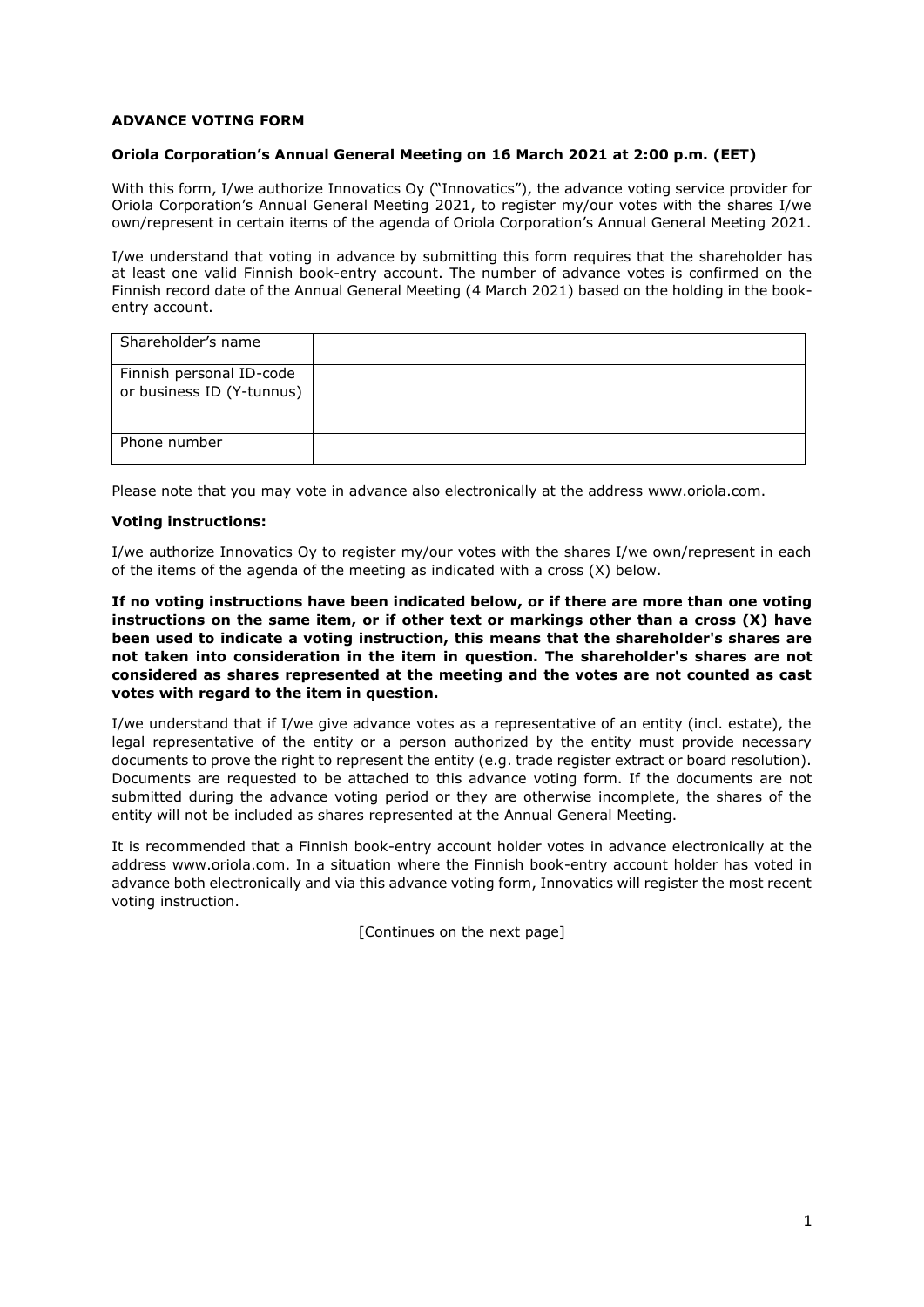#### **Matters to be resolved on at Oriola Corporation's Annual General Meeting 2021:**

Agenda items 7 to 19 cover proposals of the Board of Directors and Shareholders' Nomination Board of Oriola Corporation to the Annual General Meeting in accordance with the notice of the meeting. "Abstain from voting" means giving an empty vote, in which case the shares are taken into account as shares represented in the handling of the agenda item, which has an impact with respect to resolutions requiring a qualified majority (e.g. agenda items 16 to 19). With respect to resolutions requiring a qualified majority, all shares represented at the General Meeting are taken into account. Therefore, abstaining from voting has an impact on the outcome of the vote. Shareholders should be aware of this fact, especially if their intention is not to vote against the proposal.

|     | <b>Resolution item</b>                                                                                                                                                                                                                         | For/Yes | Against/No   | <b>Abstain from</b> |
|-----|------------------------------------------------------------------------------------------------------------------------------------------------------------------------------------------------------------------------------------------------|---------|--------------|---------------------|
| 7.  | Adoption of the financial<br>statements and the<br>consolidated financial<br>statements                                                                                                                                                        | П       | П            | voting<br>П         |
| 8.  | Resolution on the use of the<br>profit shown on the balance<br>sheet and the payment of<br>dividend                                                                                                                                            | П       | □            | □                   |
| 9.  | Resolution on the discharge<br>of the members of the Board<br>of Directors and the President<br>and CEO from liability                                                                                                                         | п       | ⊔            | □                   |
| 10. | Adoption of the<br>Remuneration Report for<br>governing bodies                                                                                                                                                                                 | п       | $\mathsf{L}$ | П                   |
| 11. | Resolution on the<br>remuneration of the<br>members of the Board of<br><b>Directors</b>                                                                                                                                                        | П       | □            |                     |
| 12. | Resolution on the number of<br>members of the Board of<br><b>Directors</b>                                                                                                                                                                     | П       | П            | □                   |
| 13. | Election of the members of<br>the Board of Directors and<br>Chairman                                                                                                                                                                           | П       | П            | П                   |
| 14. | Resolution on the<br>remuneration of the auditor                                                                                                                                                                                               | П       | □            | П                   |
| 15. | Election of the auditor                                                                                                                                                                                                                        | п       | □            | П                   |
| 16. | Authorising the Board of<br>Directors to decide on a share<br>issue against payment                                                                                                                                                            | п       | П            | п                   |
| 17. | Authorising the Board of<br>Directors to decide on the<br>issuance of Class B shares<br>against payment                                                                                                                                        | П       | $\mathsf{L}$ | П                   |
| 18. | Authorising the Board of<br>Directors to decide on the<br>issuance of Class B shares<br>without payment to the<br>Company and on a directed<br>share issue of Class B shares<br>in order to execute the share-<br>based incentive plan for the |         |              |                     |

Oriola Group's executives and